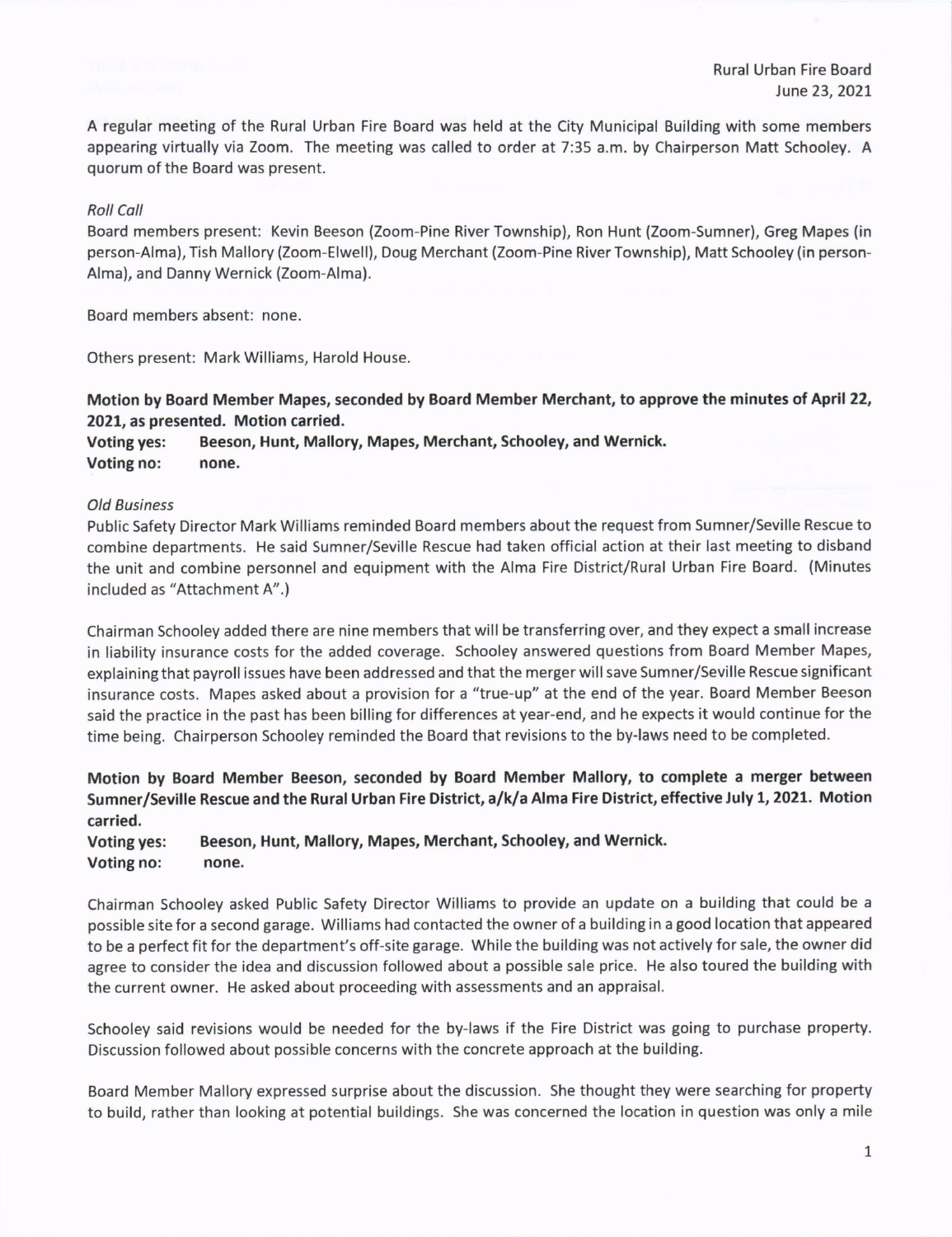out of Alma. She asked them to consider a location farther away to encourage more volunteers for the department.

Williams suggested a site visit and said vehicle maintenance needs to be a consideration.

Board Member Beeson said he didn't think a motion to pursue the building was appropriate, as his partners are still researching other locations and other options.

Discussion followed about a budget for the building and funding, as well as making changes to the by-laws to allow for property ownership.

Chairman Schooley will schedule a follow-up meeting for review of the by-laws.

The meeting was adjourned at 8:13 a.m.

Sara Anderson, Recording Secretary

 $\underline{\text{W}}$   $\underline{\text{W}}$   $\underline{\text{W}}$   $\underline{\text{W}}$   $\underline{\text{W}}$   $\underline{\text{W}}$   $\underline{\text{W}}$   $\underline{\text{W}}$   $\underline{\text{W}}$   $\underline{\text{W}}$   $\underline{\text{W}}$   $\underline{\text{W}}$   $\underline{\text{W}}$   $\underline{\text{W}}$   $\underline{\text{W}}$   $\underline{\text{W}}$   $\underline{\text{W}}$   $\underline{\text{W}}$   $\underline{\text{W}}$   $\underline{\text{W}}$